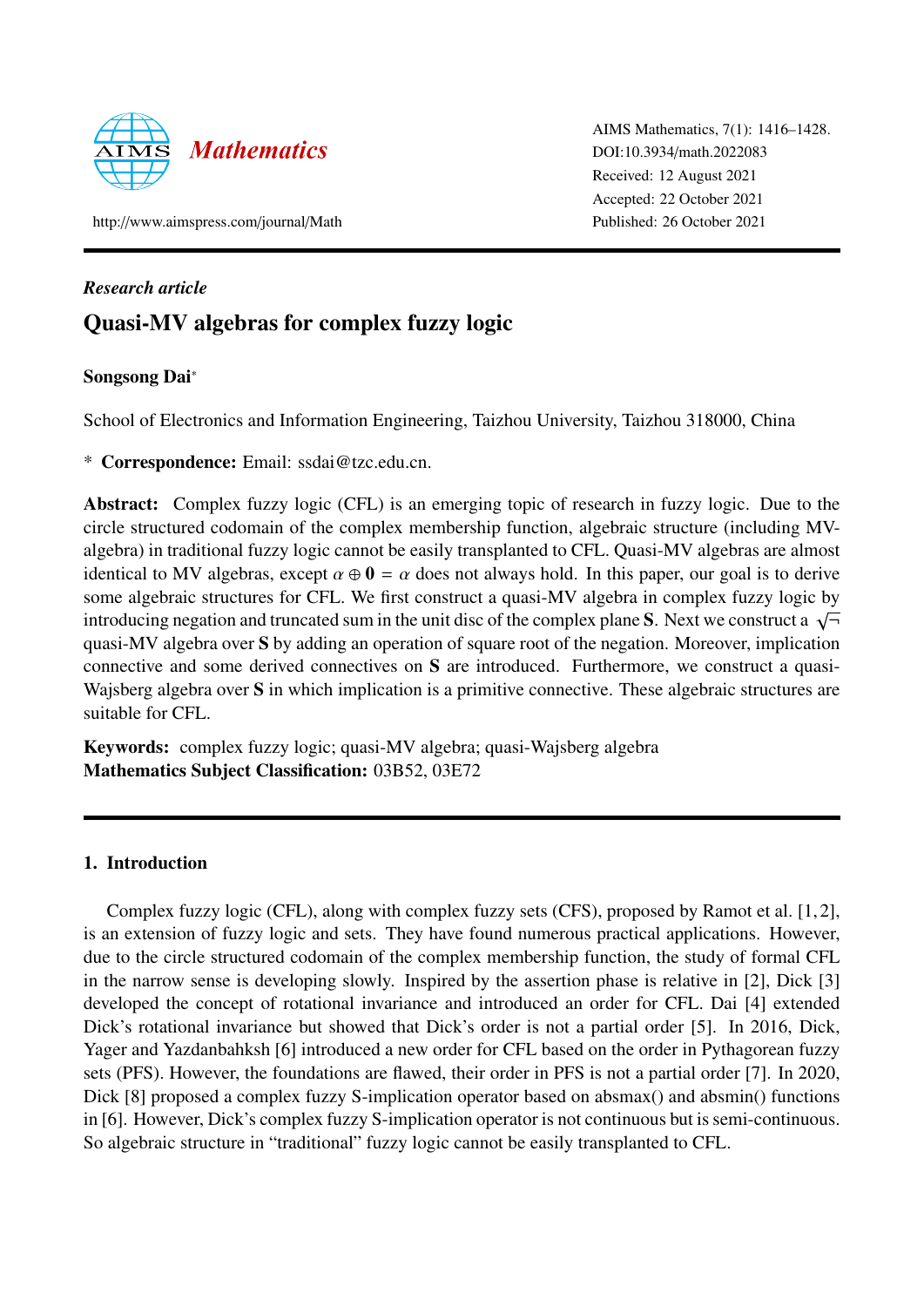As is well-known, MV-algebra [\[9\]](#page-11-8) plays a special role in fuzzy logic. This raises an interesting problem: Can we define an MV-algebra in CFL. In this paper, we construct quasi-MV algebras in CFL. Quasi-MV algebras was introduced by Ledda et al. [\[10\]](#page-11-9) for the algebraic structures of quantum logical gates. A qMV algebra is a weaker algebra than MV algebra, the former satisfies the axioms of MV algebra except for the condition  $\alpha \oplus 0 = \alpha$ . Later,  $\sqrt{\alpha}$  at all 111 who added an operator of square root of  $\overline{\mathcal{F}}$  quasi-MV algebras were introduced by Giuntini et al. [\[11\]](#page-11-10) who added an operator of square root of the negation. Paoli et al. [\[12–](#page-11-11)[14\]](#page-11-12) investigated the structure theory of quasi-MV algebras and  $\sqrt{\overline{}}$  quasi-MV algebras. Bou et al. [\[15\]](#page-11-13) studied the logics underlying the quasi-MV algebras. After that, Paoli et al. [\[16\]](#page-11-14) extended the investigations of Bou et al. to the case of  $\sqrt{\overline{}}$  qMV algebras and axiomatised several logics arising out of the variety of  $\sqrt{\overline{}}$  qMV algebras.

In the paper "MV algebra and quantum computation" by Ledda et al., the universe of quasi-MV algebra is the following set of complex numbers:

$$
\mathbf{D} = \{(a, b) \mid a + bi \in \mathbb{C}, (1 - 2a)^2 + (1 - 2b)^2 \le 1\},\
$$

where  $i =$  $\sqrt{-1}$ . The geometric representation of **D** is the closed *disc* with centre  $\left(\frac{1}{2}\right)$  $2,$ 1 2 ) and radius  $\frac{1}{2}$ 2 , as shown in Figure 1. Moreover, let minimum element  $\mathbf{0}^{\mathbf{D}} = (0, \frac{1}{2})^{\mathbf{D}}$  $\frac{1}{2}$ ), maximum element  $\mathbf{1}^{\mathbf{D}} = (1, \frac{1}{2})$  $\frac{1}{2}$ ), and define

**Negation:**  $\neg$ **<sup>D</sup>**(*a*, *b*) = (1 − *a*, 1 − *b*);

**Trunvated sum:**  $(a, b) \oplus^{\mathbf{D}} (c, d) = ((a + c) \wedge 1, \frac{1}{2})$  $\frac{1}{2}$ );

then the set **D** with these operations  $\langle \mathbf{D}, \oplus^{\mathbf{D}}, \neg^{\mathbf{D}}, \mathbf{0}^{\mathbf{D}}, \mathbf{1}^{\mathbf{D}} \rangle$  is a quasi-MV algebra, called *Disc standard* quasi *MV* algebra. I at  $\Gamma$  cluster Cunting at al. [11] defined an operator *quasi-MV algebra*. Later, Giuntini et al [\[11\]](#page-11-10) defined an operator of square root of the negation and a fixed point as follows:

Square root of the negation:  $\sqrt{-}^D(a,b) = (b, 1 - a);$ 

**Fixed point:**  $\kappa^{\mathbf{D}} = (\frac{1}{2})$ 2  $\overline{\phantom{a}}$ 1  $(\frac{1}{2})$ .

They called  $\langle \mathbf{D}, \oplus^{\mathbf{D}}$ , √  $\overline{\Box}^{\mathbf{D}}, 0^{\mathbf{D}}, 1^{\mathbf{D}}, \kappa^{\mathbf{D}}$  a standard  $\sqrt{\Box}$  quasi-MV algebra.



Figure 1. Universe of quasi-MV algebra.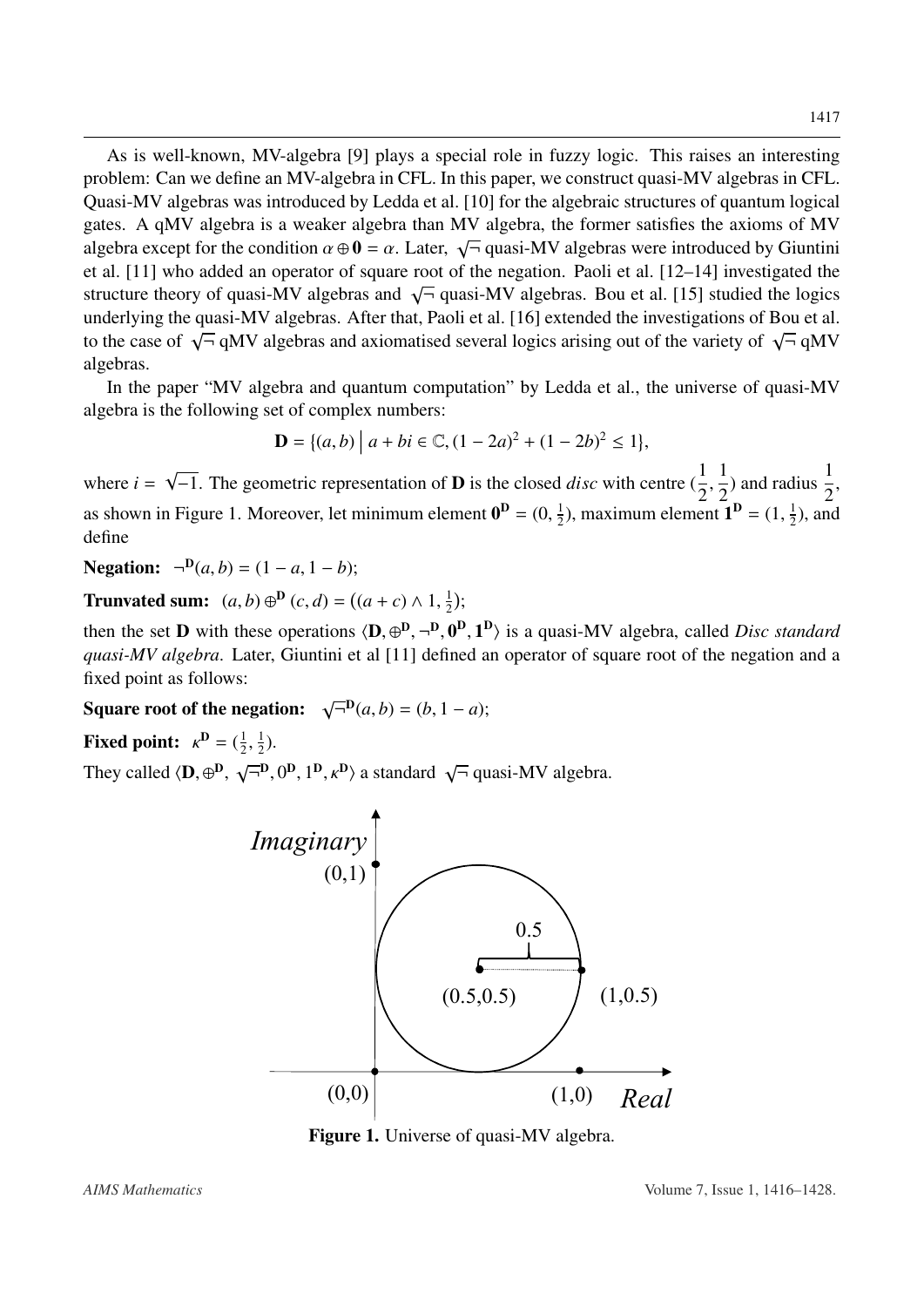Interesting enough, the universe of complex fuzzy logic  $S$  is a closed unit circle with centre  $(0, 0)$ and radius 1 in the complex plane, as shown in Figure 2, that is,



Figure 2. Universe of complex fuzzy logic.

Then the question are: Which is the minimum element, which is the maximum element, how to define the operations over S. Many scholars investigated these issues  $[1–3, 6, 8, 17]$  $[1–3, 6, 8, 17]$  $[1–3, 6, 8, 17]$  $[1–3, 6, 8, 17]$  $[1–3, 6, 8, 17]$  $[1–3, 6, 8, 17]$  $[1–3, 6, 8, 17]$  $[1–3, 6, 8, 17]$ . In some initial works [\[1,](#page-11-0) [2,](#page-11-1) [17\]](#page-11-15), operations over S are isomorphic to those over  $[0, 1] \times [0, 1)$ , which ignored circle structure of CFL. And these works does not strictly consider the algebraic structure over S. Dick, Yager, and Yazdanbakhsh [\[6,](#page-11-5) [8\]](#page-11-7) introduced several complex fuzzy operations, but these operations are discontinuous. Dai [\[5\]](#page-11-4) showed that the lattice in [\[3\]](#page-11-2) used algebraic product as meet operation over  $S^{\circ} \cup \{1\}$ , not the closed unit disc S, where  $S^{\circ}$  is the interior of S i.e.,

$$
\mathbf{S}^{\circ} = \{ (a, b) \mid a + bi \in \mathbb{C}, a^2 + b^2 < 1 \}.
$$

In this paper, we consider the algebraic structures over S. We can define a bijection between **D** and S, then combined with the algebraic structures over D, we get a quasi-MV algebra, a  $\sqrt{\tau}$  quasi-MV  $\sigma$ . algebra and a quasi-Wajsberg algebra over S.

The remainder of this paper is organized as follows. In Section 2, the algebraic structure of quasi-The remainder or this paper is organized as follows. In section 2, the algebraic structure of quasi-MV algebras is used in S for CFL. In Section 3, the algebraic structure of  $\sqrt{\tau}$  quasi-MV algebras is used in S for CFL. In Section 4, the algebraic structure of quasi-Wajsberg algebras is used in S for CFL. In Section 5, we give a generalized construction method of algebraic structures in S based on homeomorphisms between D and S. Conclusions are presented in Section 6.

#### 2. Quasi-MV algebras

**Definition 1.** [\[10\]](#page-11-9) A quasi-MV algebra is an algebra  $A = \langle A, \oplus, \neg, \theta, I \rangle$  of type (2,1,0,0) in which the *following conditions are satisfied for any*  $\alpha, \beta, \gamma \in A$ :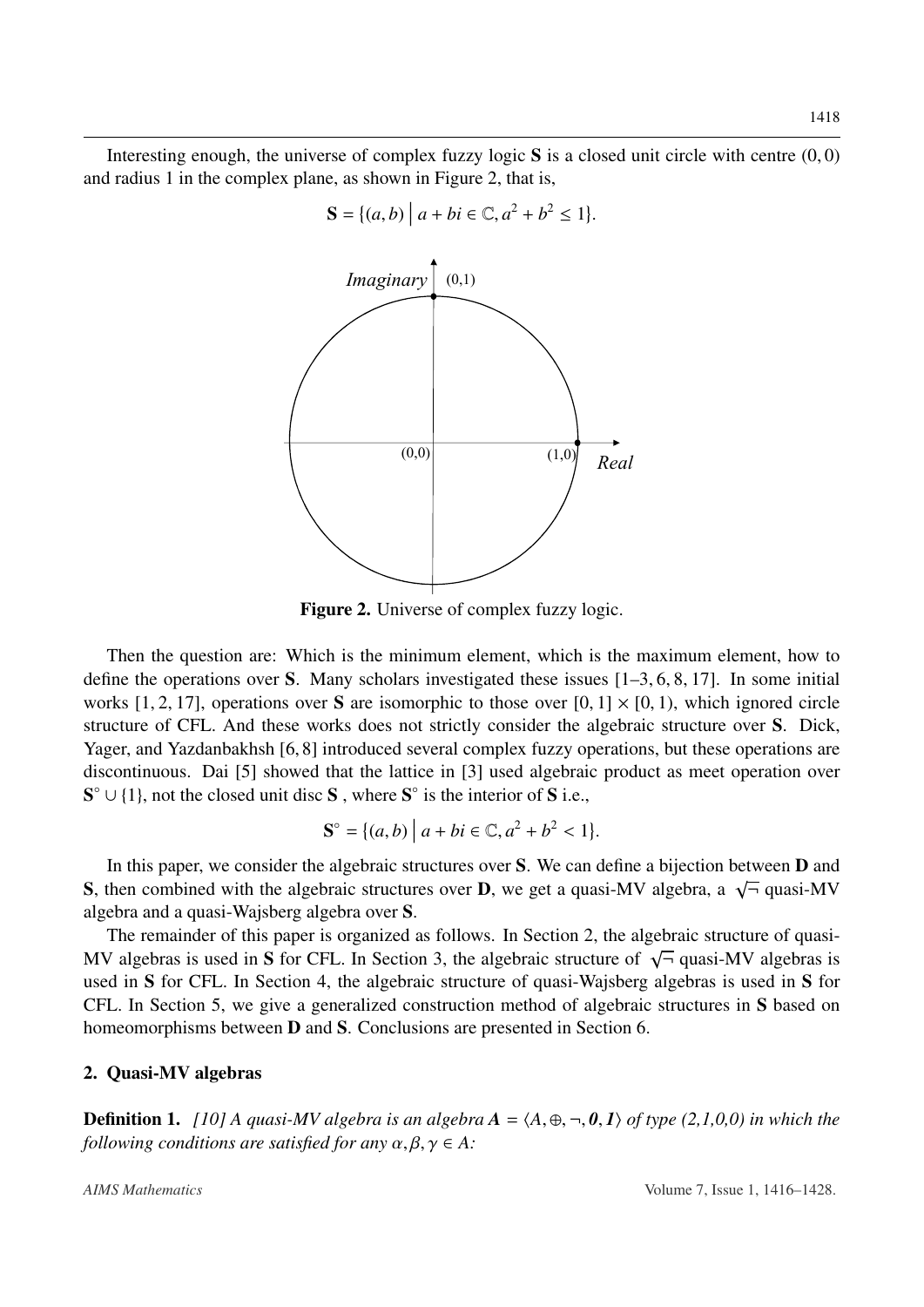$(qMV1)$   $\alpha \oplus (\beta \oplus \gamma) = (\alpha \oplus \beta) \oplus \gamma$ ,  $(qMV2)$   $\neg \neg \alpha = \alpha$ , (qMV3)  $\alpha \oplus 1 = 1$ ,  $(qMV4) \quad \neg(\neg \alpha \oplus \beta) \oplus \beta = \neg(\neg \beta \oplus \alpha) \oplus \alpha,$  $(qMV5) \quad \neg(\alpha \oplus \emptyset) = \neg \alpha \oplus \emptyset,$  $(qMV6)$   $(\alpha \oplus \beta) \oplus 0 = (\alpha \oplus \beta),$  $(qMV7)$   $\neg \theta = 1$ .

Of course, an MV algebra is a quasi-MV algebra. But a quasi-MV algebra is an MV algebra if the condition  $\alpha \oplus \mathbf{0} = \alpha$  holds.  $\langle \mathbf{D}, \oplus^{\mathbf{D}}, \neg^{\mathbf{D}}, \mathbf{0}^{\mathbf{D}}, \mathbf{1}^{\mathbf{D}} \rangle$  is a quasi-MV algebra. Now we try to give a quasi-MV algebra over  $\mathbf{S}$ algebra over S.

Clearly, **D** is homeomorphic to **S**, we can define a function  $F : D \to S$  as

$$
F(c+di) = (2c-1) + (2d-1)i.
$$
 (2.1)

Moreover, the inverse function  $F^{-1}: \mathbf{S} \to \mathbf{D}$  is

$$
F^{-1}(a+bi) = \frac{a+1}{2} + \frac{b+1}{2}i.
$$
 (2.2)

Lemma 1. *The functions F and F*<sup>−</sup><sup>1</sup> *are continuous and one to-one.*

Based on the homeomorphisms  $F$  and  $F^{-1}$ , we define the minimum element, maximum element, negation and trunvated sum as follow:

**Minimum element:**  $0^S = F^{-1}(0^D) = (-1, 0);$ 

**Maximum element:**  $1^S = F^{-1}(0^D) = (1, 0);$ 

Negation:  $\neg^{S}(a, b) = F(\neg^{D}F^{-1}(a, b)) = (-a, -b);$ 

Trunvated sum:

$$
(a,b)\oplus^{\mathbf{S}}(c,d) = F\Big(F^{-1}(a,b)\oplus^{\mathbf{D}} F^{-1}(c,d)\Big) = ((a+c+1)\wedge 1,0).
$$

**Lemma 2.**  $\oplus^S$  *and*  $\neg^S$  *are continuous on S.* 

**Theorem 1.**  $\langle S, \oplus^S, \neg^S, \mathbf{0}^S, \mathbf{1}^S \rangle$  *is a quasi-MV algebra.* 

*Proof.* For convenience, we denote  $\langle S, \oplus S, \neg S, \mathbf{0}^S, \mathbf{1}^S \rangle$  by  $\langle S, \oplus, \neg, \mathbf{0}, \mathbf{1} \rangle$ .<br>(aMV1)  $\alpha \oplus (\beta \oplus \alpha) = (\alpha \oplus \beta) \oplus \alpha$ . We have

(qMV1)  $\alpha \oplus (\beta \oplus \gamma) = (\alpha \oplus \beta) \oplus \gamma$ . We have

$$
((a, b) \oplus (c, d)) \oplus (e, f) = ((a + c + 1) \wedge 1, 0) \oplus (e, f)
$$
  

$$
= ((a + c + e + 2) \wedge 1, 0).
$$
  

$$
(a, b) \oplus ((c, d) \oplus (e, f)) = (a, b) \oplus ((c + e + 1) \wedge 1, 0)
$$
  

$$
= ((a + c + e + 2) \wedge 1, 0).
$$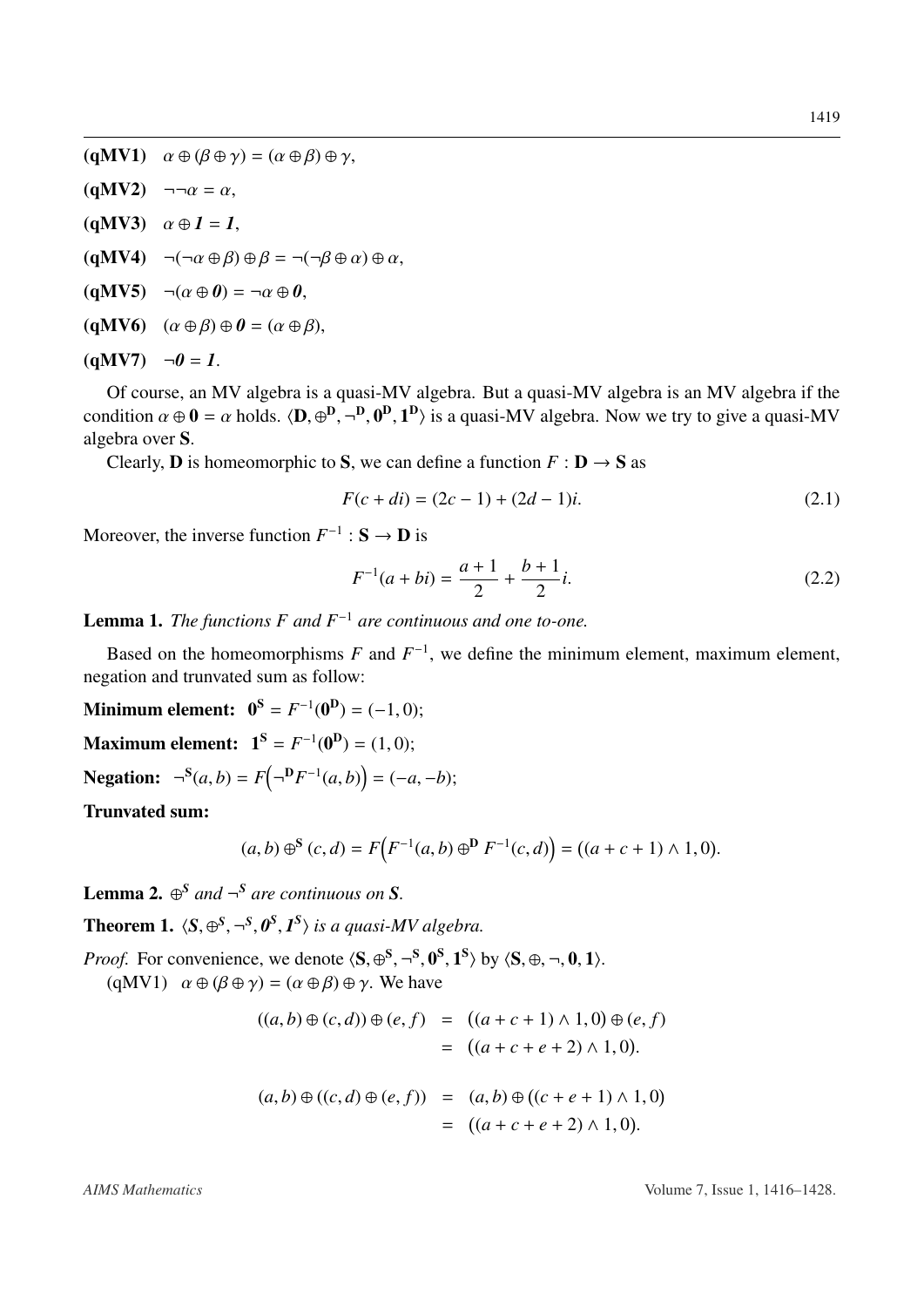Hence, property (qMV1) is proven.

(qMV2) is trivially true.

 $(qMV3) \alpha \oplus 1 = 1$ . Since  $a + 1 + 1 \ge 1$  for any  $a \in [-1, 1]$ , then  $(a, b) \oplus (1, 0) = ((a + 1 + 1) \wedge 1, 0) = 0$  $(1, 0)$ .

 $(qMV4) \neg(\neg \alpha \oplus \beta) \oplus \beta = \neg(\neg \beta \oplus \alpha) \oplus \alpha$ . We have

$$
\neg(\neg(a, b) \oplus (c, d)) \oplus (c, d) = \neg((-a, -b) \oplus (c, d)) \oplus (c, d)
$$
  
\n
$$
= \neg((-a + c + 1) \land 1, 0) \oplus (c, d)
$$
  
\n
$$
= ((a - c - 1) \lor (-1), 0) \oplus (c, d)
$$
  
\n
$$
= (((a - c - 1) \lor (-1)) + c + 1) \land 1, 0)
$$
  
\n
$$
= (((a - c - 1 + c + 1) \lor (-1 + c + 1))) \land 1, 0)
$$
  
\n
$$
= (((a) \lor (c))) \land 1, 0)
$$
  
\n
$$
= (a \lor c, 0).
$$

$$
\neg(\neg(c, d) \oplus (a, b)) \oplus (a, b) = \neg((-c, -d) \oplus (a, b)) \oplus (a, b)
$$
  
\n
$$
= \neg((-c + a + 1) \land 1, 0) \oplus (a, b)
$$
  
\n
$$
= ((c - a - 1) \lor (-1), 0) \oplus (a, b)
$$
  
\n
$$
= (((c - a - 1) \lor (-1)) + a + 1) \land 1, 0)
$$
  
\n
$$
= (((c - a - 1 + a + 1) \lor (-1 + a + 1))) \land 1, 0)
$$
  
\n
$$
= (((c) \lor (a))) \land 1, 0)
$$
  
\n
$$
= (c \lor a, 0).
$$

Hence, property (qMV4) is proven.

 $(qMV5)$   $\neg(\alpha \oplus 0) = \neg \alpha \oplus 0$ . We have

$$
\neg((a, b) \oplus (-1, 0)) = \neg((a - 1 + 1) \land 1, 0)
$$
  
= \neg(a, 0)  
= (-a, 0).  
  

$$
\neg(a, b) \oplus (-1, 0) = (-a, -b) \oplus (-1, 0)
$$
  
= ((-a - 1 + 1) \land 1, 0)  
= (-a, 0).

Hence, property (qMV5) is proven.

(qMV6)  $(\alpha \oplus \beta) \oplus \mathbf{0} = (\alpha \oplus \beta)$ . We have

$$
((a, b) \oplus (c, d)) \oplus (-1, 0) = ((a + c + 1) \land 1, 0) \oplus (-1, 0)
$$
  
= 
$$
(((a + c + 1) \land 1) - 1 + 1) \land 1, 0)
$$
  
= 
$$
(((a + c + 1) \land 1) \land 1, 0)
$$
  
= 
$$
((a + c + 1) \land 1, 0)
$$
  
= 
$$
(a, b) \oplus (c, d)).
$$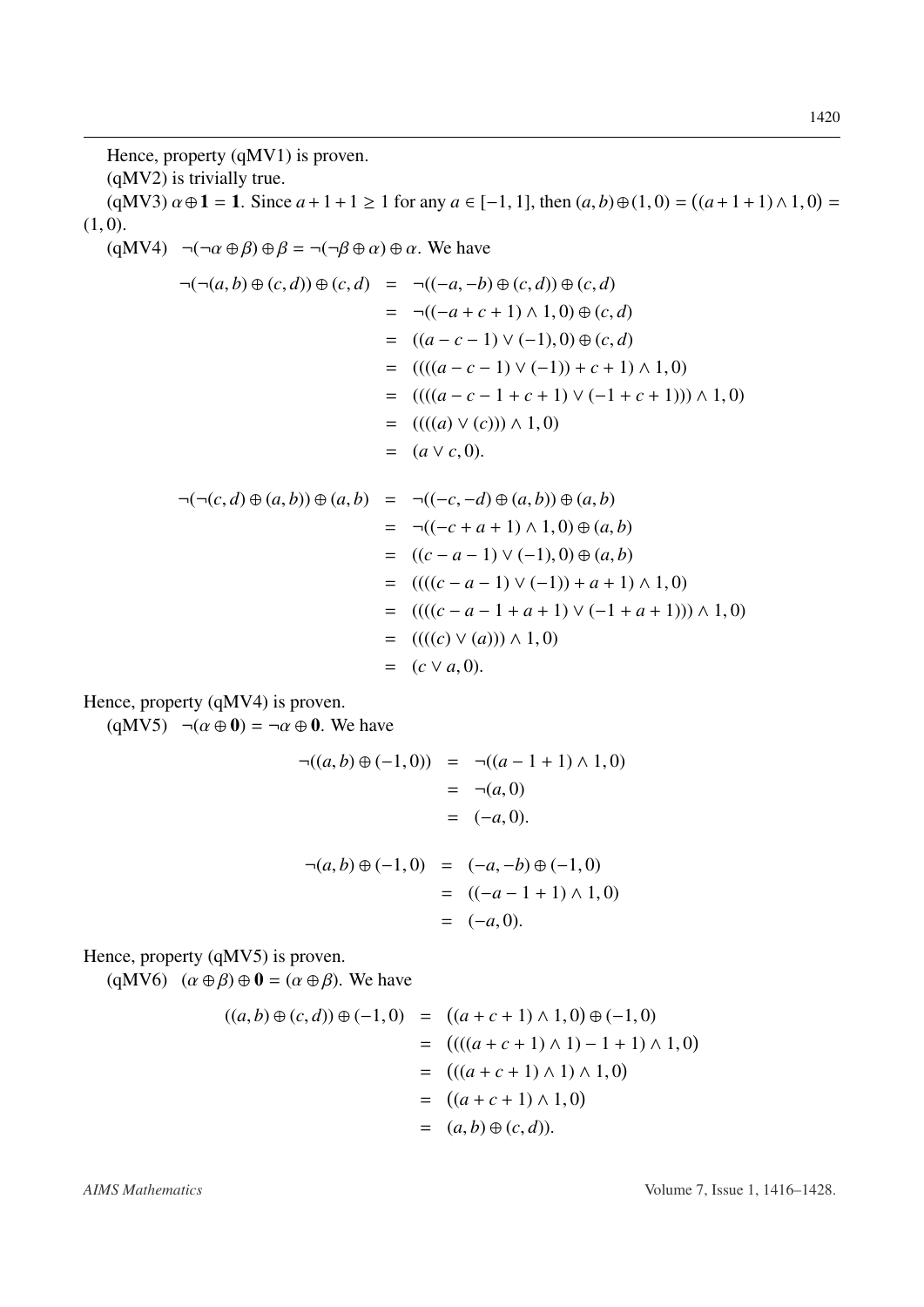Hence, property (qMV6) is proven.  $(qMV7) \neg^S 0^S = \neg (-1, 0) = (1, 0) = 1^S.$ <br>This concludes the proof of the theorem This concludes the proof of the theorem.

**Example 1.** *Consider two elements*  $0.1 - 0.2i$  *and*  $-0.3 + 0.4i$  *of* **S***, then*  $\neg^{S}(0.1 - 0.2i) = -0.1 + 0.2i$ ,<br> $\neg^{S}(-0.3 + 0.4i) = 0.3 - 0.4i$  and  $(0.1 - 0.2i) \oplus^{S}(-0.3 + 0.4i) = (0.1 - 0.3 + 1) \wedge 1 + 0i = 0.8$ ¬ *S* (−0.<sup>3</sup> <sup>+</sup> <sup>0</sup>.4*i*) <sup>=</sup> <sup>0</sup>.<sup>3</sup> <sup>−</sup> <sup>0</sup>.4*i and* (0.<sup>1</sup> <sup>−</sup> <sup>0</sup>.2*i*) <sup>⊕</sup> *S* (−0.<sup>3</sup> <sup>+</sup> <sup>0</sup>.4*i*) <sup>=</sup> (0.<sup>1</sup> <sup>−</sup> <sup>0</sup>.<sup>3</sup> <sup>+</sup> 1) <sup>∧</sup> <sup>1</sup> <sup>+</sup> <sup>0</sup>*<sup>i</sup>* <sup>=</sup> <sup>0</sup>.8.

Since there exists  $(a, b) \in S$  such that  $(a, b) \oplus (-1, 0) = ((a - 1 + 1) \wedge 1, 0) = (a, 0) \neq (a, b)$ , then  $\langle S, \oplus, \neg, 0, 1 \rangle$  is a "pure" quasi-MV algebra, is not an MV algebra.

**Corollary 1.**  $\langle S, \oplus, \neg, \theta, I \rangle$  *is isomorphic to*  $\langle D, \oplus^D, \neg^D, 0^D, 1^D \rangle$ .

# 3. <sup>√</sup> ¬ quasi-MV algebra

Definition 2. *[\[11\]](#page-11-10) A* <sup>√</sup>  $\overline{\neg}$  *quasi-MV algebra is an algebra*  $\overline{A} = \langle A, \oplus, \neg A \rangle = \sqrt{\neg} \sqrt{\neg} \sqrt{\neg}$  for  $\alpha \in A$ , the following condition-√  $\overline{\mathcal{F}}$ , **0**, **1**, *κ*) of type (2,1,0,0,0) *such that, upon defining* <sup>¬</sup>α <sup>=</sup> √ ¬ √ <sup>¬</sup>α *for* α <sup>∈</sup> *A, the following conditions are satisfied:*

(Q1)  $\langle A, \oplus, \neg, 0, 1 \rangle$  *is a quasi-MV algebra.* 

$$
(Q2) \quad \sqrt{-}\kappa = \kappa.
$$

 $(Q3)$   $\sqrt{ }$  $\overline{\neg}(\alpha \oplus \beta) \oplus \mathbf{0} = \kappa.$ 

 $\langle \mathbf{D}, \oplus^{\mathbf{D}}, \sqrt{\mathbf{D}}\rangle$ and  $F^{-1}$ , we define a fixed point and the square root of the negation sum on S as follow:  $\overline{\mathcal{A}}^{\mathbf{D}}, 0^{\mathbf{D}}, 1^{\mathbf{D}}, \kappa^{\mathbf{D}}$  is a standard  $\sqrt{\mathbf{A}}$  quasi-MV algebra. Based on the homeomorphisms *F* 

Square root of the negation:

$$
\sqrt{-}^S(a,b) = F(\sqrt{-}^{\mathbf{D}} F^{-1}(a,b)) = (b, -a).
$$

**Fixed point:**  $\kappa^{\mathbf{S}} = F^{-1}(F)$  $\binom{D}{ }$  = (0, 0).

**Lemma 3.**  $\sqrt{\overline{\sigma}^S}$  is continuous on **S**.

**Theorem 2.**  $\langle S, \oplus S, \sqrt{S} \rangle$  $\overline{a}$  $\overline{\rightarrow}^S, \theta^S, I^S, \kappa^S$  *is a*  $\sqrt{\rightarrow}$  *quasi-MV algebra.* 

*Proof.* For convenience, we denote  $\langle S, \oplus S^, \rangle$ <br>We prove  $\langle S, \oplus \rangle = 0, 1, \emptyset$  is a  $\angle = 0.3$ We prove  $\langle S, \oplus, \sqrt{\neg}, 0, 1, \kappa \rangle$  is a  $\sqrt{\neg}$  qu<br>  $\langle I, -h \rangle = \neg (a, b)$ . Then  $(\Omega 1)$  is true ¬ S , 0 S , 1 S , κS <sup>i</sup> by <sup>h</sup>S, <sup>⊕</sup>, √  $\overline{=}$ , 0, 1,  $\kappa$ ). Then (O1) is true √  $\overline{\neg}(a,b) =$ √  $\overline{\neg}(b, -a) =$ 

 $(-a, -b) = \neg(a, b)$ . Then (Q1) is true.<br>(O2)  $\sqrt{-\mu} = \mu \sqrt{-\mu(0, 0)} = (0, 0)$ (Q2) <sup>√</sup>  $\overline{\neg}\kappa = \kappa$ .  $\sqrt{\neg}(0,0) = (0,0)$ , property (Q2) is proven.<br> $\overline{\neg}(\alpha \oplus \beta) \oplus \mathbf{0} = \kappa$ 

 $(Q<sup>2</sup>)$  √<br>(Q3) √  $\overline{\neg}(\alpha \oplus \beta) \oplus \mathbf{0} = \kappa.$ 

$$
\sqrt{-}((a, b) \oplus (c, d)) \oplus \mathbf{0} = \sqrt{-}((a + c + 1) \wedge 1, 0) \oplus (-1, 0)
$$
  
= (0, (-a - c - 1) \vee (-1)))  $\oplus (-1, 0)$   
= (0 - 1 + 1, 0)  
= (0, 0)  
=  $\kappa$ .

This concludes the proof of the theorem.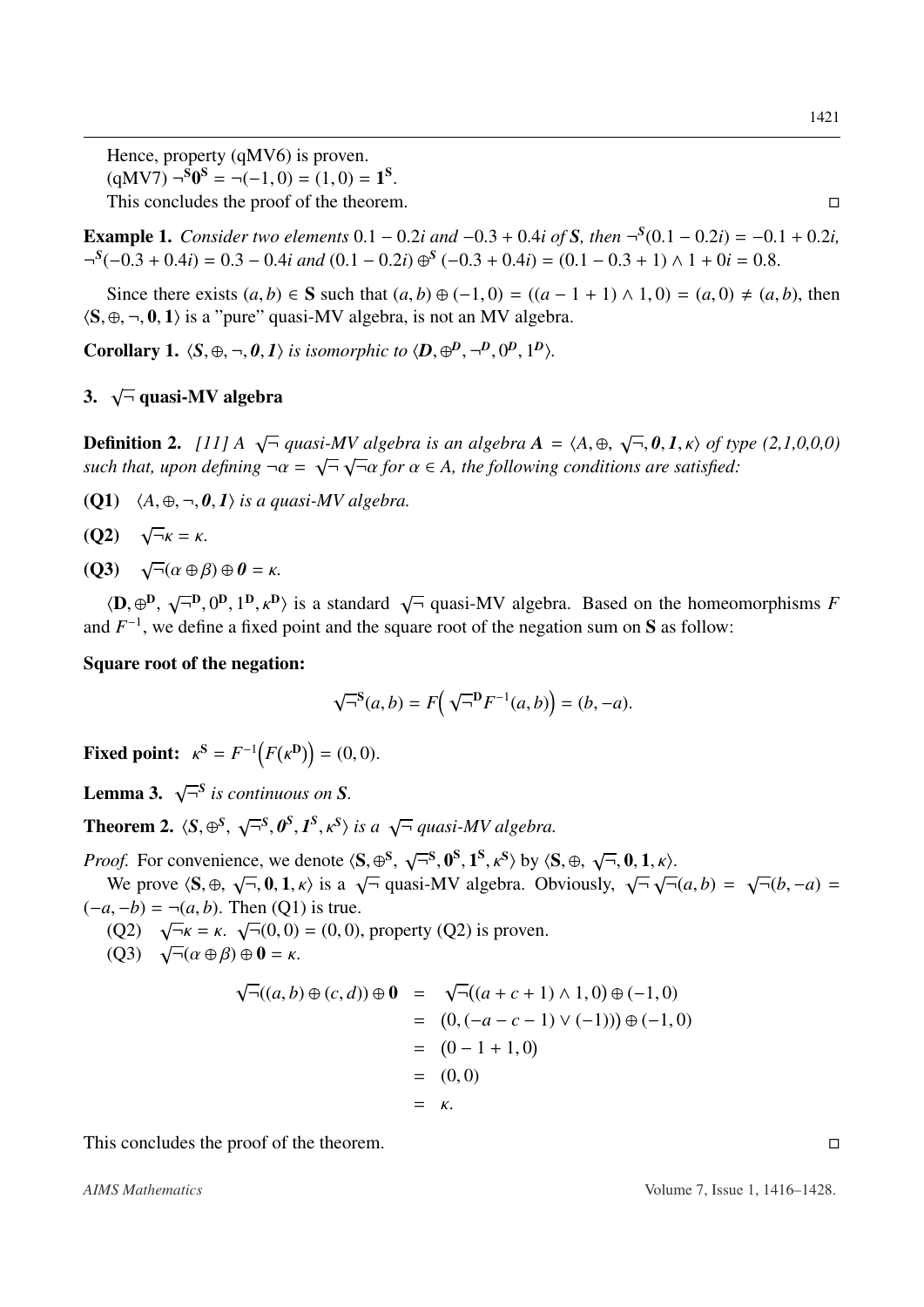**Example 2.** *Consider the element*  $-0.3 + 0.4i$  *of S, then*  $\sqrt{5.5 \cdot 5.6}$   $(-0.3 + 0.4i) = 2.56(0.4 + 0.3i) = 0.3 - 0.4i$  And sin  $\begin{array}{rcl} \n\overline{\rightarrow}^S(-0.3 + 0.4i) & = & 0.4 + 0.3i \text{ and} \\ \n\overline{\rightarrow}^S(-0.3 + 0.4i) & = & 0.3 - 0.4i \text{ it is} \n\end{array}$ √  $\overline{S}^S \sqrt{S}(-0.3 + 0.4i) =$ <br>  $\overline{S}^S \sqrt{S}(-0.3 + 0.4i)$ √ ¬ *S* (0.<sup>4</sup> <sup>+</sup> <sup>0</sup>.3*i*) <sup>=</sup> <sup>0</sup>.<sup>3</sup> <sup>−</sup> <sup>0</sup>.4*i. And since* <sup>¬</sup> *S* (−0.<sup>3</sup> <sup>+</sup> <sup>0</sup>.4*i*) <sup>=</sup> <sup>0</sup>.<sup>3</sup> <sup>−</sup> <sup>0</sup>.4*i, it is easy to verify* √

$$
\sqrt{-}^S \sqrt{-}^S(-0.3 + 0.4i) = -^S(-0.3 + 0.4i).
$$

Corollary 2.  $\langle S, \oplus^S, \sqrt{S} \rangle$  $\overline{a}$  $\overline{\rightarrow}^S, \pmb{\theta}^S, \pmb{I}^S, \kappa^S$  *is isomorphic to*  $\langle \pmb{D}, \oplus^{\pmb{D}} , \sqrt{\sum_{i=1}^S \pmb{I}^S_i}$  $\overline{a}$  $\left\langle \overline{\mathcal{L}}^D, \theta^D, I^D, \kappa^D \right\rangle$ .

#### 4. Quasi-Wajsberg algebras

In the above sections, quasi-MV algebras are presented with connectives  $\oplus$  and  $\neg$ . Since we are especially interested in the logical aspects of CFS, it is desirable to consider implication as a primitive connective which seems to better suit logical purposes [\[15\]](#page-11-13). We reconsider the classes of algebras in which implication is a primitive operation. Similar to the relationship between MV algebras and Wajsberg algebras [\[18\]](#page-12-0), we can replace quasi-MV algebras by the term equivalent variety of quasi-Wajsberg algebras:

**Definition 3.** *[\[15\]](#page-11-13)* A quasi-Wajsberg algebra is an algebra  $A = \langle A, \rightarrow, \neg, I \rangle$  of type (2,1,0) in which *the following conditions are satisfied for any*  $\alpha, \beta, \gamma \in A$ :

- $(qW1)$   $1 \rightarrow (\alpha \rightarrow \beta) = \alpha \rightarrow \beta$ ,
- (gW2)  $(\alpha \rightarrow \beta) \rightarrow ((\beta \rightarrow \gamma) \rightarrow (\alpha \rightarrow \gamma)) = 1$ ,
- (qW3)  $(\alpha \rightarrow \beta) \rightarrow \beta = (\beta \rightarrow \alpha) \rightarrow \alpha$ ,
- (qW4)  $(\neg \alpha \rightarrow \neg \beta) \rightarrow (\beta \rightarrow \alpha) = 1$ ,
- $(qW5)$   $\neg \neg \alpha = \alpha$ ,
- (qW6)  $I \rightarrow \neg (I \rightarrow \alpha) = \neg (I \rightarrow \alpha)$ .
- Theorem 3. *[\[15\]](#page-11-13)*
- (1) If  $A = \langle A, \rightarrow, \neg, I \rangle$  *is a quasi-Wajsberg algebra then it is a quasi-MV algebra if*  $\theta$  *and*  $\oplus$  *are defined as*  $\mathbf{0} = \neg \mathbf{1}$  *and*  $\alpha \oplus \beta = \neg \alpha \rightarrow \beta$ *.*
- (2) If  $A = \langle A, \oplus, \neg, 0, I \rangle$  *is a quasi-MV algebra then it is a quasi-Wajsberg algebra if*  $\rightarrow$  *is defined as*  $\alpha \rightarrow \beta = \neg \alpha \oplus \beta$ .

Clearly, a quasi-Wajsberg algebra is a weaker algebra than Wajsberg algebra, the former satisfies the axioms of Wajsberg algebra except for the condition  $1 \rightarrow x = x$ .

Based on the  $\neg^D$  and  $\oplus^D$ , the following connective  $\neg^D$  is

$$
(a,b) \to^{\mathbf{D}} (c,d) = \neg^{\mathbf{D}}(a,b) \oplus^{\mathbf{D}} (c,d) = ((1-a+c) \wedge \frac{1}{2}, \frac{1}{2})
$$
(4.1)

Then  $\langle \mathbf{D}, \rightarrow^{\mathbf{D}}, \neg^{\mathbf{D}}, \mathbf{1}^{\mathbf{D}} \rangle$  is a quasi-Wajsberg algebra.<br>Based on the homeomorphisms E and  $F^{-1}$ , we define

Based on the homeomorphisms *F* and  $F^{-1}$ , we define the implication connective  $\rightarrow$ <sup>S</sup> as follow:

#### Implication:

 $(a,b) \rightarrow^{S} (c,d) = F\left(F^{-1}(a,b) \rightarrow^{D} F^{-1}(c,d)\right) = ((1-a+c) \land 1, 0)$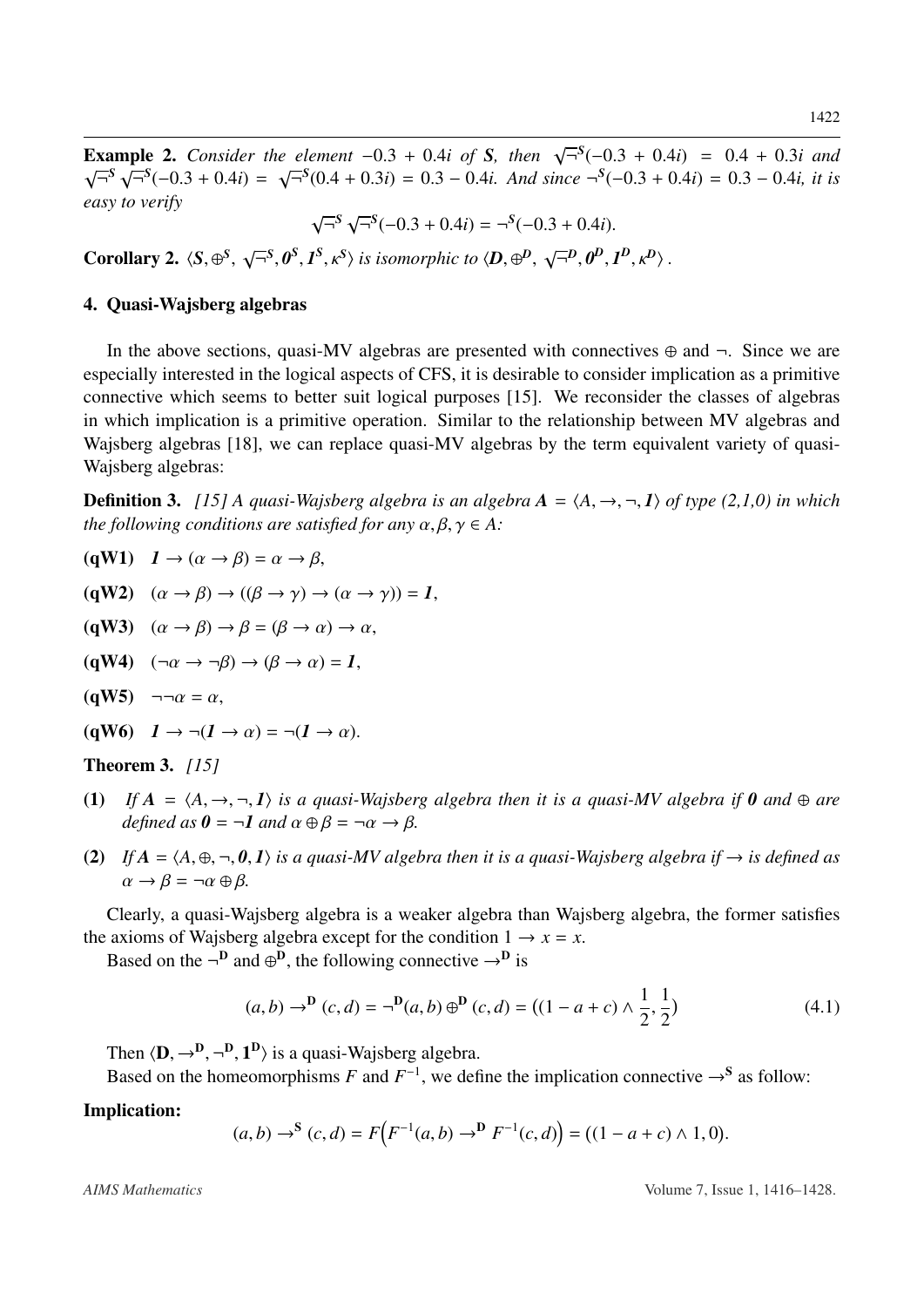**Lemma 4.** The connective  $\rightarrow$ <sup>S</sup> is also induced by  $\neg$ <sup>S</sup> and  $\oplus$ <sup>S</sup>, that is,  $(a, b) \rightarrow$ <sup>S</sup>  $(c, d) = \neg$ <sup>S</sup> $(a, b) \oplus$ <sup>S</sup> $(c, d)$ .

**Lemma 5.**  $\rightarrow$ <sup>*S*</sup> *is continuous on S.* 

**Theorem 4.**  $\langle S, \rightarrow^S, \neg^S, I^S \rangle$  *is a quasi-Wajsberg algebra.* 

*Proof.* It follows from Theorems 1 and 3. □

Thus we get a quasi-Wajsberg algebra over S in which implication is a primitive operation.

**Corollary 3.**  $\langle S, \rightarrow^S, \neg^S, I^S \rangle$  *is isomorphic to*  $\langle D, \rightarrow^D, \neg^D, I^D \rangle$ *.* 

Since there exists  $(a, b) \in S$  such that  $1 \rightarrow (a, b) = \neg(1, 0) \oplus (a, b) = (-1, 0) \oplus (a, b) = ((a - 1 + 1))$  $\wedge$  1, 0) = (*a*, 0)  $\neq$  (*a*, *b*), then  $\langle$ **S**,  $\oplus$ ,  $\neg$ , **0**, 1) is not a Wajsberg algebra.

Based on the implication on S, we can define a preordering  $\leq$  on S as follows:

**Theorem 5.** We define the relation  $\leq$  on S:

$$
(a,b) \le (c,d) \text{ iff } (a,b) \to^{S} (c,d) = 1. \tag{4.2}
$$

*Then the relation*  $\leq$  *is a preordering, is not a partial ordering in S.* 

*Proof.* (i) Reflexivity is from  $(a, b) \rightarrow (a, b) = ((1 - a + a) \land 1, 0) = (1, 0) = 1$ .<br>
(ii) If  $(a, b) \leq (a, d)$  and  $(c, d) \leq (a, f)$  then we have  $(1 - a + c) > 1$  and  $(1 - a + c)$ 

(ii) If  $(a, b) \le (c, d)$  and  $(c, d) \le (e, f)$ , then we have  $(1 - a + c) \ge 1$  and  $(1 - c + e) \ge 1$  from the definition of ≤. Then  $1 - a + e = (1 - a + c) + (1 - c + e) - 1 \ge 1$ , so  $(a, b) \rightarrow (e, f) = ((1 - a + e) \land 1, 0) =$ <br>
(1−0) − 1  $(1, 0) = 1.$ 

(iii) We give a counterexample to antisymmetry is given. For example, we have  $(0.5, 0.3) \le (0.5, 0.4)$  and  $(0.5, 0.4) \le (0.5, 0.3)$ , but  $(0.5, 0.3) \ne (0.5, 0.4)$ .

This concludes the proof of the theorem.

Theorem 6. *The functions F and F*<sup>−</sup><sup>1</sup> *is order-preserving, that is, for all*

$$
(a, b) \le (c, d) \Rightarrow F(a, b) \le F(c, d); \tag{4.3}
$$

$$
(a, b) \le (c, d) \quad \Rightarrow \quad F^{-1}(a, b) \le F^{-1}(c, d). \tag{4.4}
$$

**Lemma 6.**  $[12]$  Let A be a quasi-MV algebra, if the connective  $\otimes$  is given as follows:

$$
\alpha \otimes \beta = \neg(\neg \alpha \oplus \neg \beta). \tag{4.5}
$$

*Then the preordering relation*  $\leq$  *given by Eq (4) has the following property:* 

$$
\alpha \otimes \beta \le \gamma \Leftrightarrow \alpha \le (\beta \to \gamma). \tag{4.6}
$$

Based on the homeomorphisms *F* and  $F^{-1}$ , we define the connective  $\otimes^S$  as follow:

#### Product:

$$
(a,b)\otimes^{\mathbf{S}}(c,d) = F\Big( F^{-1}(a,b)\otimes^{\mathbf{D}} F^{-1}(c,d) \Big) = ((a+c-1)\vee(-1),0).
$$

Lemma 7. ⊗ *S is continuous in S.*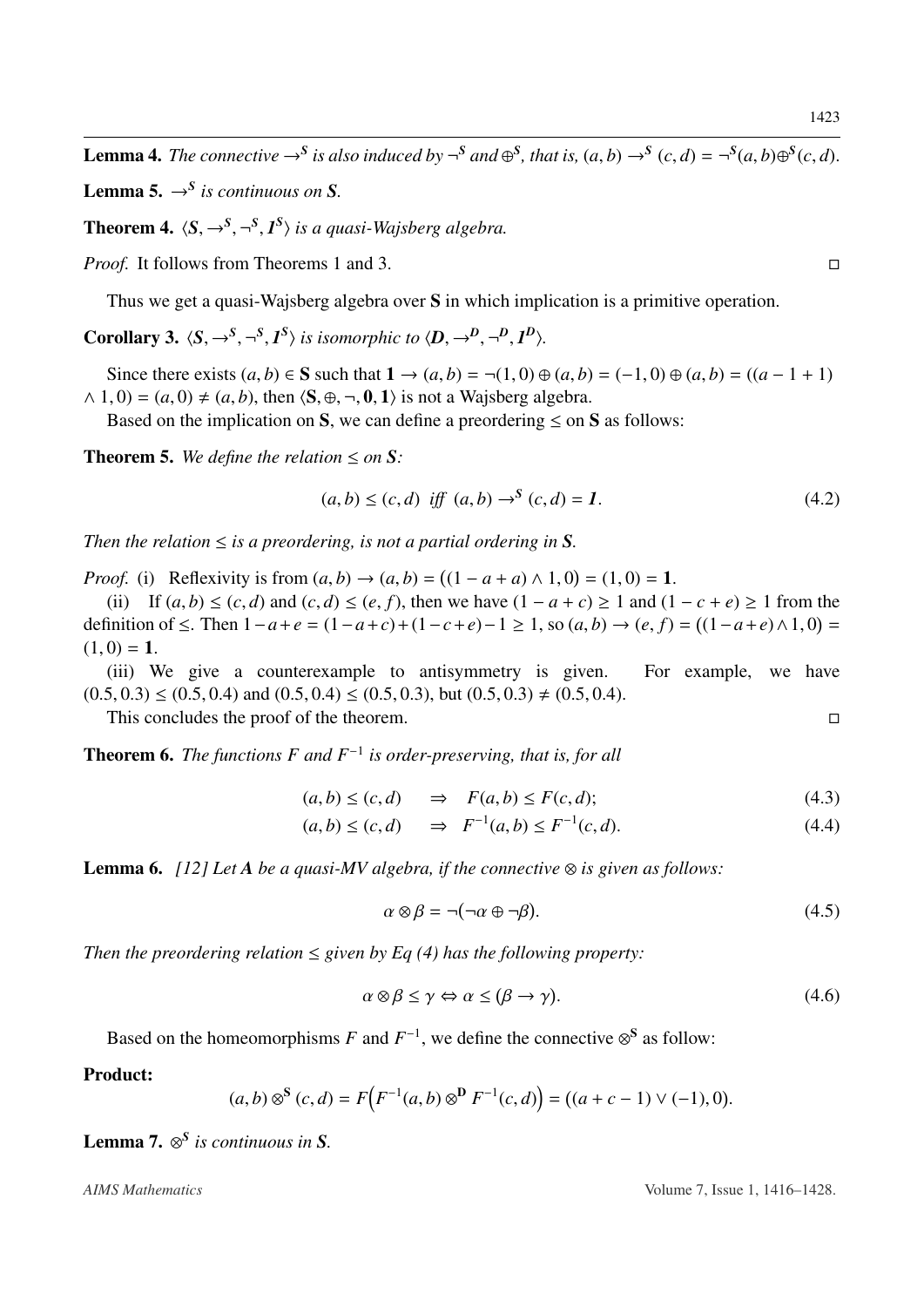**Theorem 7.** *For any*  $(a, b)$ ,  $(c, d)$ ,  $(e, f) \in S$ *, we have* 

$$
\alpha \otimes^S \beta = \neg^S (\neg^S \alpha \oplus^S \neg^S \beta),\tag{4.7}
$$

$$
\alpha \oplus^S \beta = \neg^S(\neg^S \alpha \otimes^S \neg^S \beta),\tag{4.8}
$$

$$
(a,b) \otimes^{S} (c,d) \le (e,f) \Leftrightarrow (a,b) \le ((c,d) \to^{S} (e,f)). \tag{4.9}
$$

*Proof.* It follows from Lemma 6.

**Example 3.** *Consider two elements* 0.1 – 0.2*i* and –0.3 + 0.4*i of S, then* (0.1 – 0.2*i*) →<sup>S</sup> (−0.3 + 0.4*i*) = (1 – 0.1 – 0.3) ∆ 1 + 0*i* − 0.6. *Since* –<sup>S</sup>(0.1 – 0.2*i*) and –<sup>S</sup>(0.1 – 0.2*i*) ∞<sup>S</sup> (−0.3 + 0.  $(1 - 0.1 - 0.3) \wedge 1 + 0i = 0.6$ *. Since*  $\neg^{S}(0.1 - 0.2i) = -0.1 + 0.2i$  and  $\neg^{S}(0.1 - 0.2i) \oplus^{S} (-0.3 + 0.4i) =$ <br>  $(−0.1 + 0.2i) \oplus^{S} (-0.3 + 0.4i) = (-0.1 - 0.3 + 1) \wedge 1 + 0i = 0.6$  *it is easy to verify* (−0.<sup>1</sup> <sup>+</sup> <sup>0</sup>.2*i*) <sup>⊕</sup> *S* (−0.<sup>3</sup> <sup>+</sup> <sup>0</sup>.4*i*) <sup>=</sup> (−0.<sup>1</sup> <sup>−</sup> <sup>0</sup>.<sup>3</sup> <sup>+</sup> 1) <sup>∧</sup> <sup>1</sup> <sup>+</sup> <sup>0</sup>*<sup>i</sup>* <sup>=</sup> <sup>0</sup>.<sup>6</sup> *,it is easy to verify*

$$
(0.1 - 0.2i) \rightarrow^{S} (-0.3 + 0.4i) = \neg^{S}(0.1 - 0.2i) \oplus^{S} (-0.3 + 0.4i).
$$

*Moreover,*  $(0.1 - 0.2i) \otimes^5 (-0.3 + 0.4i) = (0.1 - 0.3 - 1) \vee (-1) + 0i = -1$ *. And since*  $\neg^5(0.1 - i) \otimes^5 - 5(-0.3 + 0.4i) = (-0.1 + 0.2i) \otimes^5 (0.3 - 0.4i) = (-0.1 + 0.3 + 1) \wedge 1 + 0i = 1 + 0i$  and 0.2*i*) ⊕<sup>S</sup> ¬<sup>S</sup>(−0.3 + 0.4*i*) = (−0.1 + 0.2*i*) ⊕<sup>S</sup> (0.3 − 0.4*i*) = (−0.1 + 0.3 + 1) ∧ 1 + 0*i* = 1 + 0*i* and  $-$ <sup>S</sup>(1 + 0*i*) = −1 − 0*i* = −1 *it is easy to verify*  $\neg^{S}(1 + 0i) = -1 - 0i = -1$ , *it is easy to verify* 

$$
(0.1 - 0.2i) \otimes^S (-0.3 + 0.4i) = \neg^S(\neg^S(0.1 - 0.2i) \oplus^S \neg^S(-0.3 + 0.4i)).
$$

In this quasi-Wajsberg algebra over S, implication  $\rightarrow$ <sup>S</sup> and negation  $\neg$ <sup>S</sup> are two basic connectives. Then derived connectives  $\otimes^S$  and  $\oplus^S$  are defined over S. From above results, we know that the DeMorgan laws hold for ⊗<sup>S</sup>, ⊕<sup>S</sup> and ¬<sup>S</sup>. Based on the implication on S a preordering  $\leq$  is defined in Eq (4). Moreover, we show that  $\otimes^S$  and  $\rightarrow^S$  satisfies the residuation principle.

Note that Kreinovich et al. [\[19\]](#page-12-1) showed that there is no continuous square root of negation in [0,1]. INCC<sub>1</sub> is the  $\sqrt{ }$  $\overline{\neg}$  quasi-MV algebra  $\langle S, \oplus S \rangle$  $\overline{\phantom{a}}$ √  $\overline{\mathbf{a}}^{\mathbf{s}}$ ,  $\mathbf{0}^{\mathbf{s}}$ ,  $\mathbf{1}^{\mathbf{s}}$ ,  $\kappa^{\mathbf{s}}$ ), the connective  $\sqrt{\overline{\mathbf{a}}}^{\mathbf{s}}$  can viewed as a continuous square root of negation for CFL.

#### 5. A generalized construction method

Our construction method is based on the homeomorphism  $F$  and its inverse  $F^{-1}$ , as shown in Figure 3. Based on the quasi-MV algebra over D, and combined with the bijection between D and S, a quasi-MV algebra over S is constructed for CFL. Clearly, there are many homeomorphisms between D and S.

For example, we can define a function  $f : \mathbf{D} \to \mathbf{S}$  as

$$
f(c+di) = (2d-1) + (2c-1)i.
$$
 (5.1)

Moreover, the inverse function  $f^{-1}: \mathbf{S} \to \mathbf{D}$  is

$$
f^{-1}(a+bi) = \frac{b+1}{2} + \frac{a+1}{2}i.
$$
 (5.2)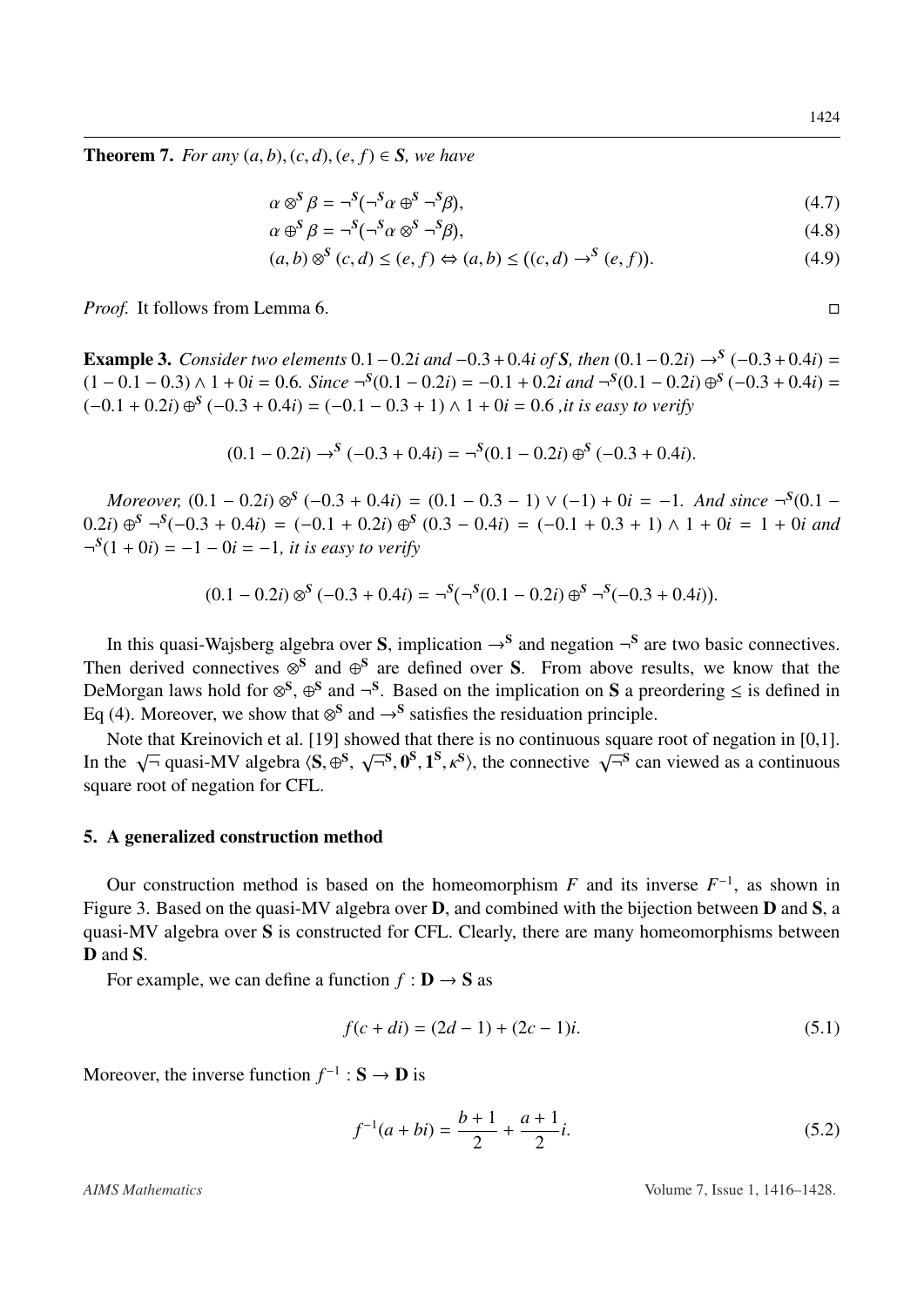

Figure 3. A bijection between D and S.

Based on the homeomorphisms  $f$  and  $f^{-1}$ , we define

**Minimum element:**  $0_f = f(0^D) = (0, -1);$ 

**Maximum element:**  $1_f = f(0^D) = (0, 1);$ 

**Negation:**  $\neg_f(a, b) = f(\neg^{\mathbf{D}} f^{-1}(a, b)) = (-a, -b);$ 

Trunvated sum:

$$
(a,b)\oplus_f(c,d) = f(f^{-1}(a,b) \oplus^{\mathbf{D}} f^{-1}(c,d)) = (0, (a+c+1) \wedge 1);
$$

Square root of the negation:

$$
\sqrt{-} f(a,b) = f(\sqrt{-}^{D} f^{-1}(a,b)) = (b, 1-a);
$$

#### Implication:

$$
(a,b) \to_f (c,d) = f(f^{-1}(a,b) \to^{\mathbf{D}} f^{-1}(c,d)) = ((1 - a + c) \land 1, 0).
$$

Then  $\langle \mathbf{S}, \oplus_f, \neg_f, \mathbf{0}_f, \mathbf{1}_f \rangle$  is a quasi-MV algebra,  $\langle \mathbf{S}, \oplus_f, \mathbf{1}_f \rangle$ <br> $\langle \mathbf{S}, \oplus_f, \neg_i, \mathbf{1}_f \rangle$  is a quasi-Waisherg algebra √  $\overline{\mathcal{F}}_f$ ,  $\mathbf{0}_f$ ,  $\mathbf{1}_f$ ,  $\kappa^S$ ) is a  $\sqrt{\overline{\mathcal{F}}}$  quasi-MV algebra, and  $\langle \mathbf{S}, \rightarrow_f, \neg_f, \mathbf{1}_f \rangle$  is a quasi-Wajsberg algebra.<br>Since  $\mathbf{S}$  the form  $a + bi \in \mathbf{S}$  is equivalent to

Since S, the form  $a + bi \in S$  is equivalent to  $a(1 + 0i) + b(0 + 1i)$ , where  $(1 + 0i)$  and  $(0 + 1i)$  the standard basis of complex plane. If we use  $\cos \theta + i \sin \theta$  and  $-\sin \theta + i \cos \theta$  as the basis and denote

$$
\langle a, b \rangle = a(\cos \theta + i \sin \theta) + b(-\sin \theta + i \cos \theta).
$$

New basis can be obtained from the standard basis by rotating  $\theta$  degrees, its the rotation matrix is

$$
\begin{bmatrix}\n\cos\theta & \sin\theta \\
-\sin\theta & \cos\theta\n\end{bmatrix}.
$$

Based on the new basis  $\cos \theta + i \sin \theta$  and  $-\sin \theta + i \cos \theta$ , we define the minimum element, maximum element, negation, trunvated sum, square root of the negation, and implication as follow: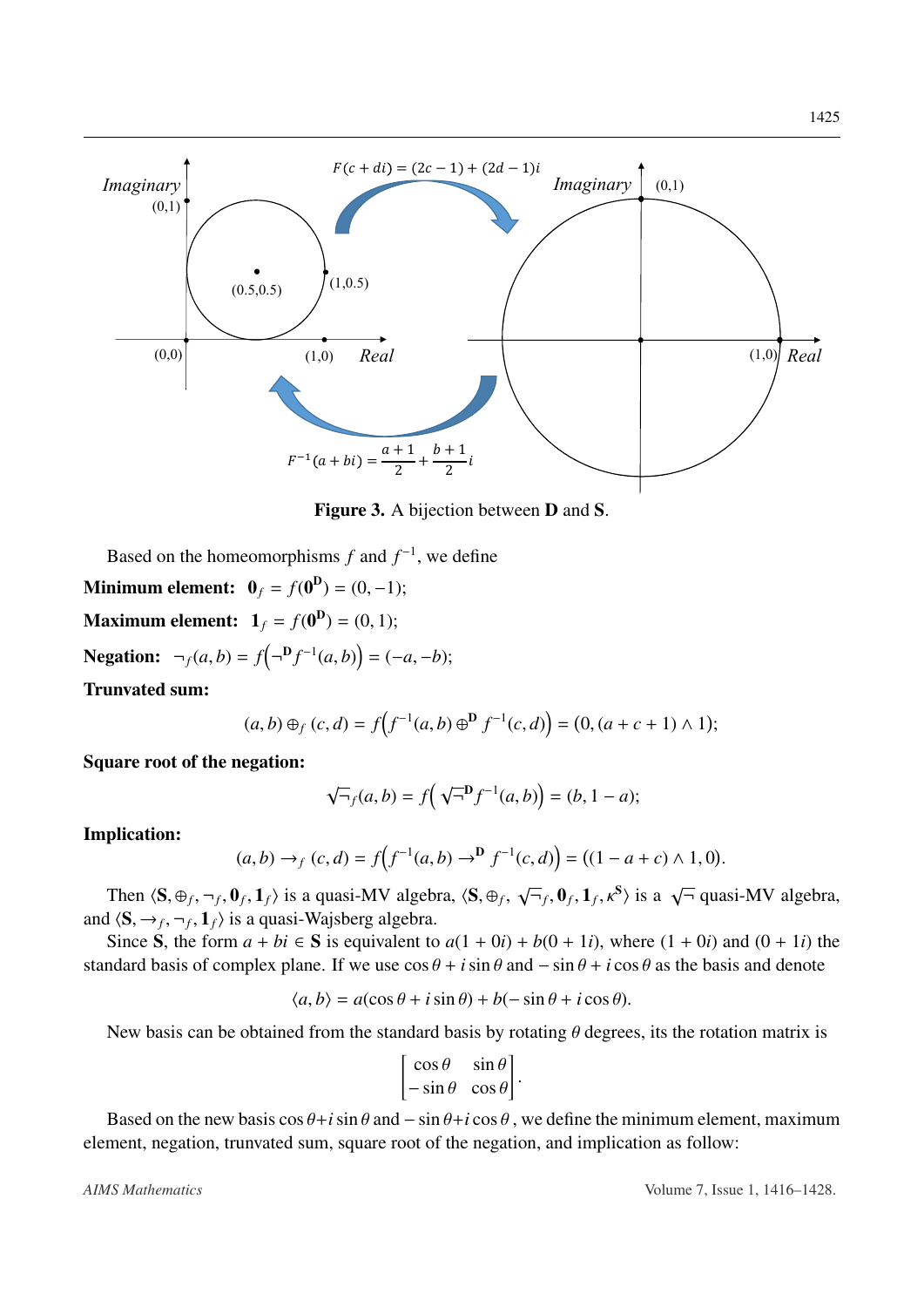**Minimum element:**  $\mathbf{0}^{\theta} = \langle -1, 0 \rangle = -\sin \theta + i \cos \theta;$ 

**Maximum element:**  $\mathbf{1}^{\theta} = \langle 1, 0 \rangle = \cos \theta + i \sin \theta;$ 

**Negation:**  $\neg^{\theta}(a, b) = \langle -a, -b \rangle = -a(\cos \theta + i \sin \theta) - b(-\sin \theta + i \cos \theta);$ 

### Trunvated sum:

$$
(a,b) \oplus^{\theta} \langle c,d \rangle = \langle (a+c+1) \wedge 1, 0 \rangle = ((a+c+1) \wedge 1) * (\cos \theta + i \sin \theta);
$$

#### Square root of the negation:

$$
\sqrt{\overline{a}}_0 \langle a, b \rangle = \langle b, 1 - a \rangle = b(\cos \theta + i \sin \theta) + (1 - a) * (-\sin \theta + i \cos \theta);
$$

#### Implication:

$$
\langle a,b\rangle \rightarrow_{\theta} \langle c,d\rangle = \langle (1-a+c)\wedge 1,0\rangle = ((1-a+c)\wedge 1) * (\cos\theta + i\sin\theta).
$$

When  $\theta = 0$ , above elements and operations are reduce to  $\mathbf{0}^S$ ,  $\mathbf{1}^S$ ,  $\neg^S$ ,  $\oplus^S$ , Obviously  $\mathcal{S} \oplus \mathcal{S} = \mathbf{0}$ ,  $\mathbf{1}$ , i.e. a guasi MV algabra  $\mathcal{S} \oplus \mathcal{S} = \mathbf{0}$ ,  $\mathbf{1}$ √  $S, \neg S, \oplus S, \sqrt{\neg S} \text{ and } \rightarrow_S.$ 

When  $\sigma = 0$ , above elements and operations are reduce to  $\sigma$ ,  $\tau$ ,  $\tau$ ,  $\sigma$ ,  $\sigma$ ,  $\gamma$  and  $\tau$ s.<br>Obviously,  $\langle S, \oplus_{\theta}, \neg_{\theta}, \mathbf{0}_{\theta}, \mathbf{1}_{\theta} \rangle$  is a quasi-MV algebra,  $\langle S, \oplus_{\theta}, \sqrt{\neg_{\theta}}, \mathbf{0}_{\theta}, \mathbf{1}_{\theta}, \kappa^{S$ algebra, and  $\langle S, \rightarrow_{\theta}, \neg_{\theta}, \mathbf{1}_{\theta} \rangle$  is a quasi-Wajsberg algebra.

#### 6. Conclusions

In this paper, we constructed quasi-MV algebras,  $\sqrt{\overline{\ }}$  quasi-MV algebra and quasi-Wajsberg algebras in the closed unit circle of complex plane. Moreover, operations defined in these algebras are continuous. Our results can be summarized as follow.

- $\langle S, \oplus^S, \neg^S, 0^S, 1^S \rangle$  is a quasi-MV algebra.<br>
  $\langle S, \oplus^S, \angle S, \oplus^S, 0^S, 1^S, \angle S \rangle$  is a  $\angle S$  quasi-MV
- $\bullet$   $\langle S, \oplus^S, \sqrt$ <br>  $\bullet$   $\langle S, \oplus^S, \sqrt$  $\overline{S}^{\text{S}}, \overline{0}^{\text{S}}, \overline{1}^{\text{S}}, \overline{K}^{\text{S}}$  is a  $\sqrt{\overline{S}}$  quasi-MV algebra.<br>  $\overline{S}$   $\overline{1}^{\text{S}}$  is a quasi-Waisherg algebra.
- $\langle S, \rightarrow^S, \neg^S, \mathbf{1}^S \rangle$  is a quasi-Wajsberg algebra.

As we known, there are relations between quantum and fuzzy logic. On the one hand, with the rapid development of quantum computation, quantum computational logics (or quantum computational algebras [\[20\]](#page-12-2)) have been studied. On the other hand, complex fuzzy logic was developed in the context of complex fuzzy sets. Analogue to relations between orthodox quantum logic and traditional fuzzy logic, the interaction between quantum computational logic and complex fuzzy logic shows in many aspects in terms of ideas, methods and algebraic structure.

#### Acknowledgments

This research was funded by the National Science Foundation of China under Grant No. 62006168, Natural Science Foundation of Zhejiang Province of China under Grant No. LQ21A010001.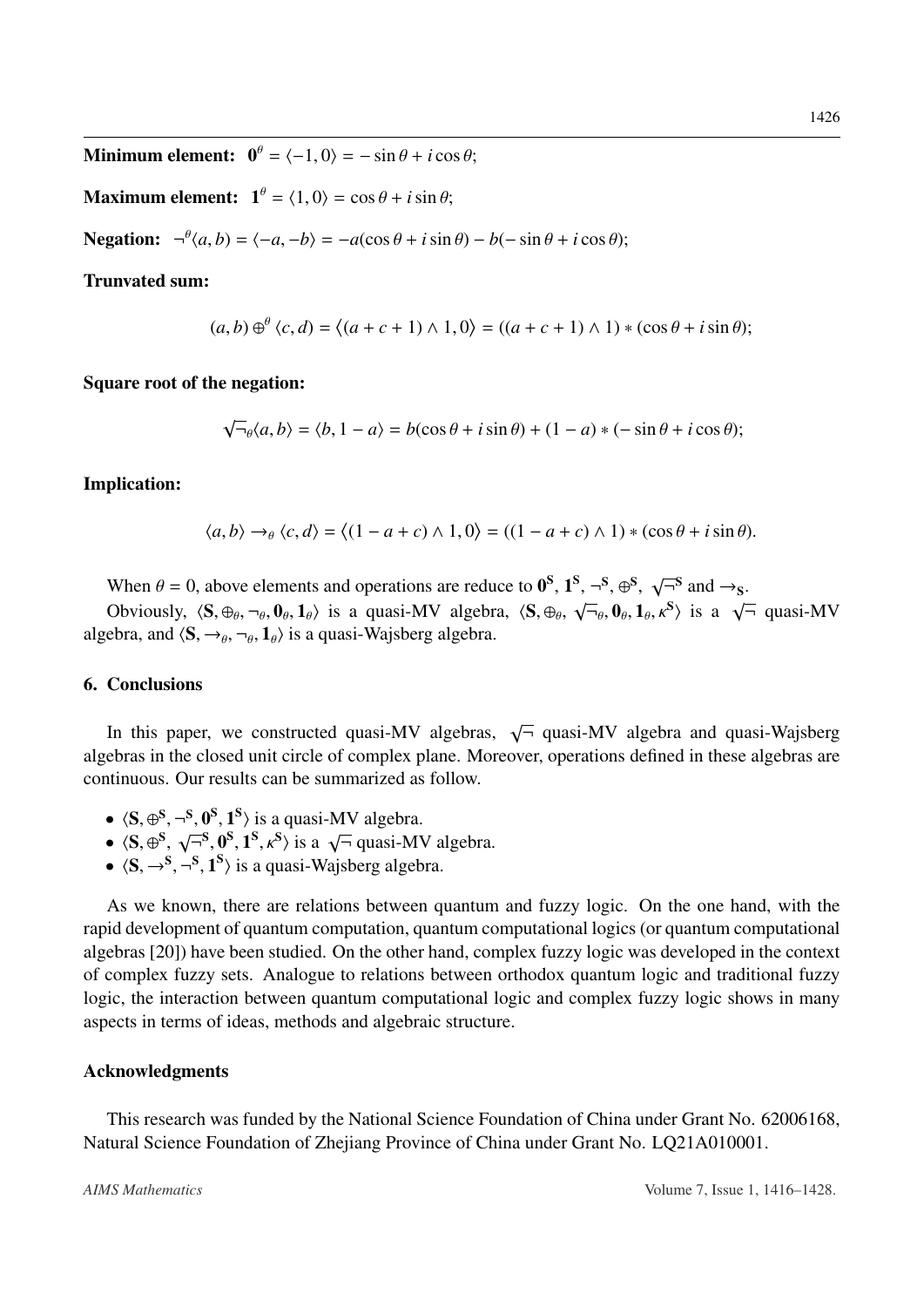#### Conflict of interest

The author declares no conflict of interest.

# References

- <span id="page-11-0"></span>1. D. Ramot, R. Milo, M. Friedman, A. Kandel, Complex fuzzy sets, *IEEE T. Fuzzy Syst.*, 10 (2002), 171–186. doi: 10.1109/91.995119.
- <span id="page-11-1"></span>2. D. Ramot, M. Friedman, G. Langholz, A. Kandel, Complex fuzzy logic, *IEEE T. Fuzzy Syst.*, 11 (2003), 450–461. doi: 10.1109/TFUZZ.2003.814832.
- <span id="page-11-2"></span>3. S. Dick, Towards complex fuzzy logic, *IEEE T. Fuzzy Syst.*, 13 (2005), 405–414. doi: 10.1109/TFUZZ.2004.839669.
- <span id="page-11-3"></span>4. S. Dai, A generalization of rotational invariance for complex fuzzy operations, *IEEE T. Fuzzy Syst.*, 29 (2021), 1152–1159. doi: 10.1109/TFUZZ.2020.2969874.
- <span id="page-11-4"></span>5. S. Dai, On partial orders in complex fuzzy logic, *IEEE T. Fuzzy Syst.*, 29 (2021), 698–701. doi: 10.1109/TFUZZ.2019.2961342.
- <span id="page-11-5"></span>6. S. Dick, R. Yager, O. Yazdanbahksh, On pythagorean and complex fuzzy set operations, *IEEE T. Fuzzy Syst.*, 24 (2016), 1009–1021. doi: 10.1109/TFUZZ.2015.2500273.
- <span id="page-11-6"></span>7. L. Liu, X. Zhang, Comment on Pythagorean and complex fuzzy set operations, *IEEE T. Fuzzy Syst.*, 26 (2018), 3902–3904. doi: 10.1109/TFUZZ.2018.2853749.
- <span id="page-11-7"></span>8. S. Dick, On complex fuzzy s-implications, *IEEE T. Emerg. Top. Comput. Intell.*, 2020. doi: 10.1109/TETCI.2020.3038160
- <span id="page-11-8"></span>9. C. C. Chang, Algebraic analysis of many valued logics, *T. Am. Math. Soc.*, 88 (1958), 467–490. doi: 10.2307/1993227.
- <span id="page-11-9"></span>10. A. Ledda, M. Konig, F. Paoli, R.Giuntini, MV algebras and quantum computation, *Stud. Logica*, 82 (2006), 245–270. doi: 10.1007/s11225-006-7202-2.
- <span id="page-11-10"></span>11. R. Giuntini, A. Ledda, F. Paoli, Expanding quasi-MV algebras by a quantum operator, *Stud. Logica*, 87 (2007), 99–128. doi: 10.1007/s11225-007-9079-0.
- <span id="page-11-11"></span>12. F. Paoli, A. Ledda, H. Freytes, On some properties of quasi-MV algebras and square root quasi-MV algebras, *Rep. Math. Logic*, 44 (2009), 31–63.
- 13. F. Bou, F. Paoli, A. Ledda, H. Freytes, On some properties of quasi-MV algebras and square root quasi-MV algebras. Part II, *Soft Comput.*, 12 (2008), 341–352. doi: 10.1007/s00500-007-0185-8.
- <span id="page-11-12"></span>14. T. Kowalski, F. Paoli, On some properties of quasi-MV algebras and square root quasi-MV algebras. Part III, *Rep. Math. Logic*, 45 (2010), 161–199.
- <span id="page-11-13"></span>15. F. Bou, F. Paoli, A. Ledda, M. Spinks, R. Giuntini, The logic of quasi-MV algebras, *J. Logic Comput.*, 20 (2010), 619–643. doi: 10.1093/logcom/exp080.
- <span id="page-11-14"></span>16. F. Paoli, A. Ledda, M. Spinks, H. Freytes, R. Giuntini, Logics from <sup>√</sup><sup>0</sup> quasi-MV algebras, *Int. J. Theor. Phys.*, 50 (2011), 3882–3902. doi: 10.1007/s10773-011-0865-0.
- <span id="page-11-15"></span>17. G. Zhang, T. S. Dillon, K. Y. Cai, J. Ma, J. Lu, Operation properties and delta-equalities of complex fuzzy sets, *Int. J. Approx. Reason.*, 50 (2009), 1227–1249. doi: 10.1016/j.ijar.2009.05.010.